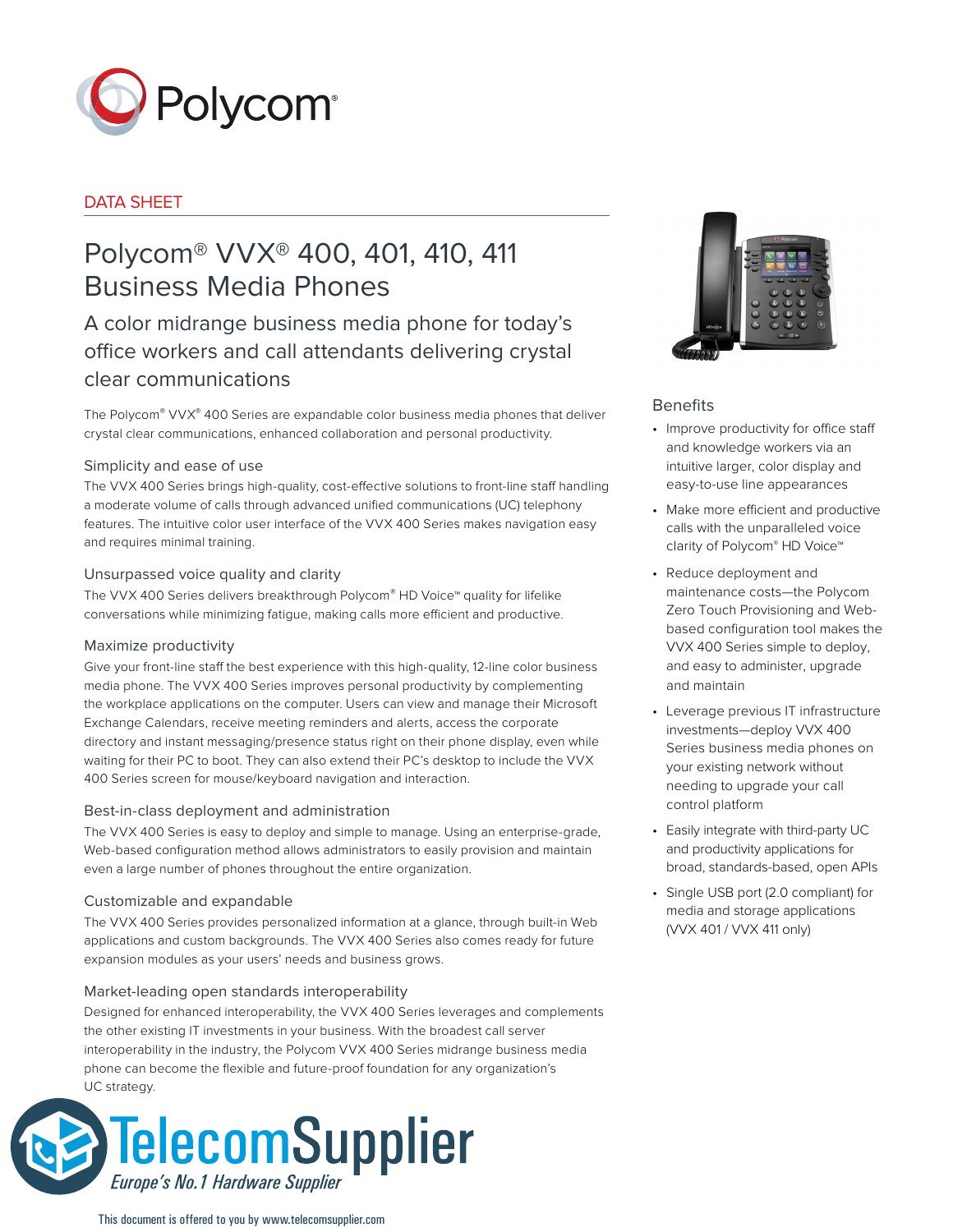# Polycom VVX 400 specifications

# User interface features

- Backlit 3.5 in color LCD (320 x 240) resolution
- Voicemail support<sup>1</sup>
- WebKit-based browser
- Adjustable base height
- Single USB port (2.0 compliant) for media and storage applications
- Unicode UTF-8 character support. Multilingual user interface including Chinese, Danish, Dutch, English (Canada/ US/UK), French, German, Italian, Japanese, Korean, Norwegian, Polish, Portuguese, Russian, Slovenian, Spanish and Swedish

#### Audio features

- Polycom® HD Voice™ technology delivers lifelike voice quality for each audio pathhandset, the hands-free speakerphone and the optional headset<sup>2</sup>
- Polycom® Acoustic Clarity™ technology. Providing full-duplex conversations, acoustic echo cancellation and background noise suppression
	- Type 1 compliant (IEEE 1329 full duplex)
- Frequency response 150 Hz 7 kHz for handset, optional headset and handsfree speakerphone modes
- Codecs: G.711 (A-law and μ-law), G.729AB, G.722.1, iLBC
- Individual volume settings with visual feedback for each audio path
- Voice activity detection
- Comfort noise generation
- DTMF tone generation (RFC 2833 and in-band)
- Low-delay audio packet transmission
- Adaptive jitter buffers
- Packet loss concealment

# Headset and handset compatibility

- Dedicated RJ-9 headset port
- Hearing aid compatibility to ITU-T P.370 and TIA 504A standards
- Compliant with ADA Section 508 Subpart B 1194.23 (all)
- Hearing aid compatible handset for magnetic coupling to hearing aids
- Compatible with commercially available TTY adapter equipment

#### Call handling features<sup>1</sup>

- 12 lines (programmable line keys)
- Shared call/bridged line appearance

 $\bullet$  Fig. is a paper and the line appearance (1 or more line  $\mathcal{L}$ 

This document is offered to you by www.telecomsupplier.com

Europe's No.1 Hardware Supplier

• Busy lamp field

keys can be assigned for each line extension)

- Supports compatible USB headsets
- Distinctive incoming call treatment/ call waiting
- Call timer and call waiting
- Call transfer, hold, divert (forward), pickup
- Called, calling, connected
- party information • Local 3-way audio conferencing
- 1-touch speed dial, redial
- Remote missed call notification
- Do not disturb function
- Electronic hook switch capable
- Local configurable digit map/dial plan

## Open application platform

- WebKit-enabled full browser that supports HTML5, CSS, SSL security and JavaScript
- Supports Polycom Apps SDK and API for third-party business and personal applications
- Bundled with Polycom UC Software:
	- Corporate directory access using LDAP
	- Visual conference management
	- Local voice call recording on USB flash drive

# Network and provisioning

- SIP protocol support
- SDP
- IETF SIP (RFC 3261 and companion RFCs)
- Two-port gigabit Ethernet switch
- 10/100Base-TX across LAN and PC Ports
- 1000Base-TX available on VVX410 - Conforms to IEEE802.3-2005 (Clause
- 40) for physical media attachment - Conforms to IEEE802.3-2002 (Clause
- 28) for link partner auto-negotiation • Manual or dynamic host configuration
- protocol (DHCP) network setup
- Time and date synchronization using SNTP
- FTP/TFTP/HTTP/HTTPS serverbased central provisioning for mass deployments
- Provisioning and call server redundancy supported
- QoS Support IEEE 802.1p/Q tagging (VLAN), Layer 3 TOS, and DHCP
- VLAN-CDP, DHCP VLAN discovery, LLDP-MED for VLAN discovery
- Network address translation support for static configuration and TelecomSupplier
- RTCP and RTP support
- Event logging
- Syslog
- Hardware diagnostics
- Status and statistics reporting
- $\cdot$  IPv4
- $\cdot$  TCP
- UDP
- DNS-SRV

## Security

- 802.1X authentication and EAPOL
- Media encryption via SRTP
- Transport layer security
- Encrypted configuration files
- Digest authentication
- Password login
- Support for URL syntax with password for boot server address
- HTTPS secure provisioning
- Support for signed software executables

## Power

- Built-in auto-sensing IEEE 802.3af Power over Ethernet
- Energy-saving after-hours mode
- External universal AC adapter (optional), 48VDC 0.3A

# Approvals

- FCC Part 15 (CFR 47) Class B
- ICES-003 Class B
- EN55022 Class B
- CISPR22 Class B
- VCCI Class B
- EN55024
- EN61000-3-2; EN61000-3-3

• CAN/CSA C22.2 No. 60950-1

- NZ Telepermit
- Korea KC<sup>3</sup> • UAE TRA

• Russia CU • Brazil ANATEL<sup>3</sup> • Australia RCM • ROHS compliant

Safety • UL 60950-1 • CE Mark

• EN 60950-1 • IEC 60950-1 • AS/NZS 60950-1

• ICASA • CITC